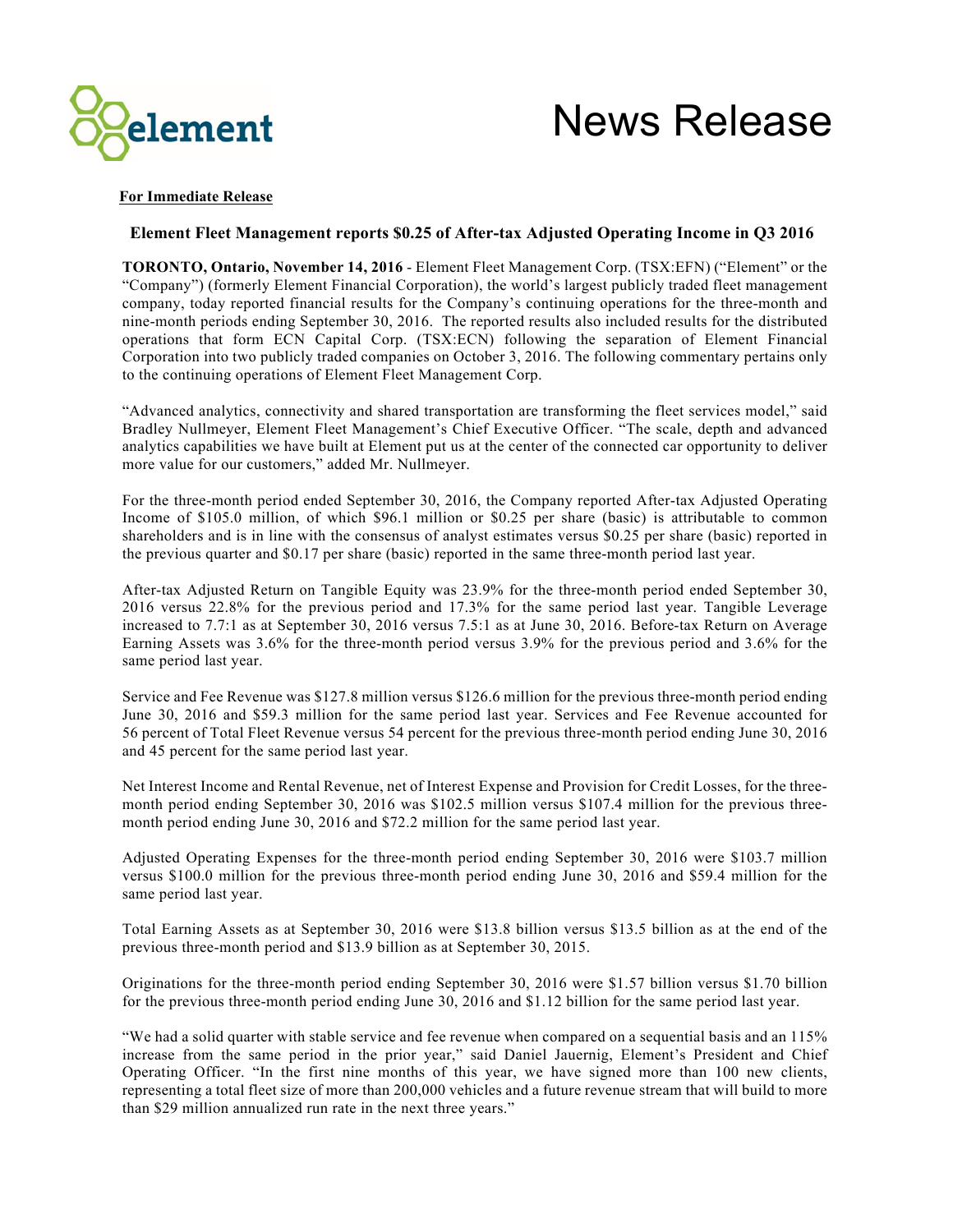## **Dividends Declared**

The Company's Board of Directors has authorized and declared a quarterly dividend of \$0.025 per outstanding common share of Element for the fourth quarter of 2016. The dividend will be paid on January 13, 2017 to shareholders of record at the close of business on December 30, 2016. These dividends are designated to be eligible dividends for purposes of section 89(1) of the Income Tax Act (Canada).

The Company's Board of Directors also declared the following dividends on Element's preferred shares:

A quarterly dividend of \$0.4125 per outstanding Cumulative 5-Year Rate Reset Preferred Share, Series A (TSX: EFN.PR.A) payable on December 30, 2016 to shareholders of record on the close of business on December 19, 2016. The dividend payment is for the quarterly period up to but excluding December 31, 2016.

A quarterly dividend of \$0.40625 per outstanding Cumulative 5-Year Rate Reset Preferred Share, Series C (TSX: EFN.PR.C) payable on December 30, 2016 to shareholders of record on the close of business on December 19, 2016. The dividend payment is for the quarterly period up to but excluding December 31, 2016.

A quarterly dividend of \$0.40 per outstanding Cumulative 5-Year Rate Reset Preferred Share, Series E (TSX: EFN.PR.E) payable on December 30, 2016 to shareholders of record on the close of business on December 19, 2016. The dividend payment is for the quarterly period up to but excluding December 31, 2016.

A quarterly dividend of \$0.40625 per outstanding Cumulative 5-Year Rate Reset Preferred Share, Series G (TSX: EFN.PR.G) payable on December 30, 2016 to shareholders of record on the close of business on December 19, 2016. The dividend payment is for the quarterly period up to but excluding December 31, 2016.

These dividends are designated to be eligible dividends for purposes of section 89(1) of the Income Tax Act (Canada).

## **Conference Call**

A conference call to discuss the results with analysts will be held on Monday, November 14, 2016 at 4:30 p.m. Eastern Time. The conference call can be accessed by dialing the following numbers:

| North America Toll-Free: | 1-866-696-5910 passcode 7047872                     |
|--------------------------|-----------------------------------------------------|
| Local:                   | 416-340-2217 passcode 7047872                       |
| International:           | https://www.confsolutions.ca/ILT?oss=7P1R8666965910 |

A series of presentation slides will be referenced by management during the conference call. These slides will be available on the Company's website in advance of the conference call and may be accessed at https://www.elementfleet.com/about-us/investorrelations/presentations.

The conference call will be recorded and can be accessed until December 14, 2016 by dialing 1-800-408-3053 or 905-694-9451 and entering the pass code 4417837.

### **Non-IFRS Measures**

The Company's unaudited interim condensed consolidated financial statements have been prepared in accordance with International Financial Reporting Standards ("IFRS") as issued by the International Accounting Standards Board ("IASB") and the accounting policies we adopted in accordance with IFRS.

The Company believes that certain Non-IFRS Measures can be useful to investors because they provide a means by which investors can evaluate the Company's underlying key drivers and operating performance of the business, exclusive of certain adjustments and activities that investors may consider to be unrelated to the underlying economic performance of the business of a given period. Throughout this Press Release, management used a number of terms and ratios which do not have a standardized meaning under IFRS and are unlikely to be comparable to similar measures presented by other organizations. A full description of these measures can be found in the Management Discussion & Analysis that accompanies the financial statements for the quarter ended September 30, 2016.